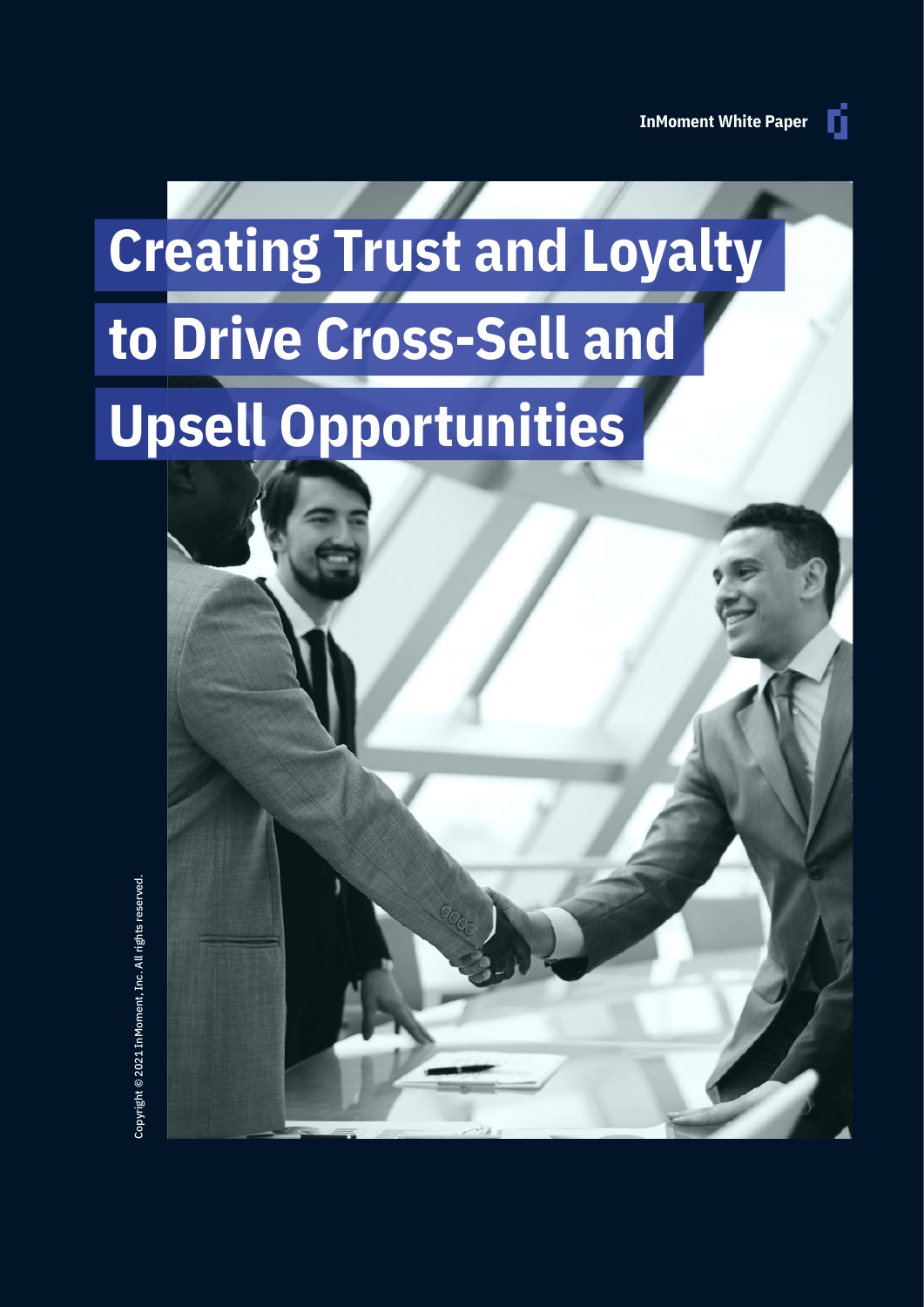

**We all know the statistics—repeat and loyal customers are more critical to a brand's success and as they drive higher revenue growth. Afterall, the cost of finding new customers is far higher than the cost of selling to existing customers.** 

**Despite these facts, many businesses underestimate the potential of their existing customer base, even though returning customers are not only cost-effective to maintain, but they also spend 67% more than first-time buyers. In addition, creating cross and upselling opportunities to provide personalised experiences to customers does not only increase the share of wallet but also increases customer loyalty.** 

### **The Importance Of Trust and Loyalty**

Every company executive will agree that having loyal customers is key to business success. But what are executives really doing about it? Creating customer loyalty is something that must be the centre of the company to keep your customers coming back for more, time and time again.

Trust creates loyalty and advocacy, not just between brands and customers, but also between employees and managers within an organisation.

The main benefit of trust is customer loyalty, which in turn drives greater wallet share and word-of-mouth referrals - Europe Business School

Trust is a critical differentiator between a brand and its competitors. By prioritising on building relationships with customers and focusing on their needs, rather than just seeing them as a sale, creates a more meaningful relationship between a business and its customers and is an opportunity to build loyalty and brand advocacy.

Fostering true loyalty and engagement with customers starts with the basics. Customer loyalty measures are some of the most critical ways to retain your customers and help your business grow faster.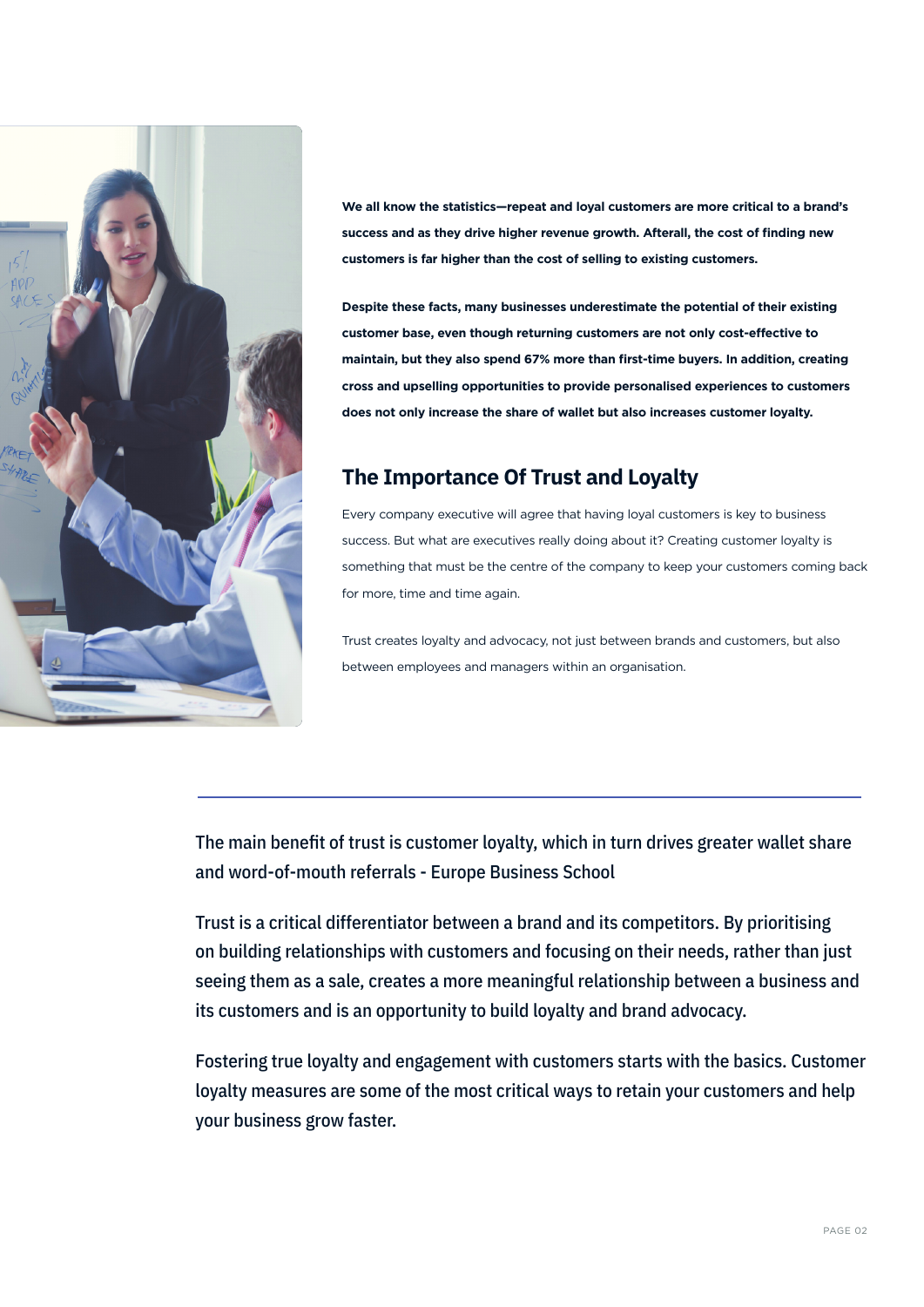# **Creating Personalised Experiences To Build Trust**

Knowing your customer and knowing when to engage with them is fundamental to the customer being able to trust your judgement and recommendations. Providing relevant suggestions based on your understanding and knowledge provides value driven cross-sell and upsell opportunities which can increase the order value in the short term and the lifetime value of a customer, long term.

But what is the secret to creating loyal customers that are willing to buy again and again? There are plenty of opportunities to create trust and loyalty throughout the customer journey by providing personalised experiences during the moments that matter most:

### 1. PRE-PURCHASE:

Employees on the front line should be equipped with knowledge of their offering and also understand the customers needs. Providing access to feedback or benchmarking data for their specific store location, employees are able to better listen to customers and base thoughtful recommendations on what the customer needs are, which in return drives customer satisfaction.

#### 2.PURCHASE:

During the purchase process, there is an opportunity to ask if they found anything they needed and if not step in to help work out what they require. This can be done in the physical store environment but also digitally.

# **"It costs 5 to 10 times more to attract a new customer than to keep an existing one."**

**THE COUNCIL ON FINANCIAL COMPETITION**

#### 3. IMMEDIATE POST-PURCHASE:

Deliver on the promise you set (and set those expectations accurately!). Keep things easy, straightforward, and create a positive experience.

#### 4. ONGOING:

Respond with urgency when things go wrong with emotional intelligence. Anticipate issues and resolve them proactively with timelines, updates, and plans for problem resolution. Having a closed loop feedback process in place will help to monitor cases, responding efficiently and alerting the right person to drive immediate actions. This process also has the added benefit that you will be able to identify recurring problems, and also predict who else is likely to have the same issue so you can reach out to them.

### 5. RENEW:

Make renewal easy by becoming indispensable to your customer. Help your customer maximise the value from their investment with you. How can you save them costs, or help them find a solution?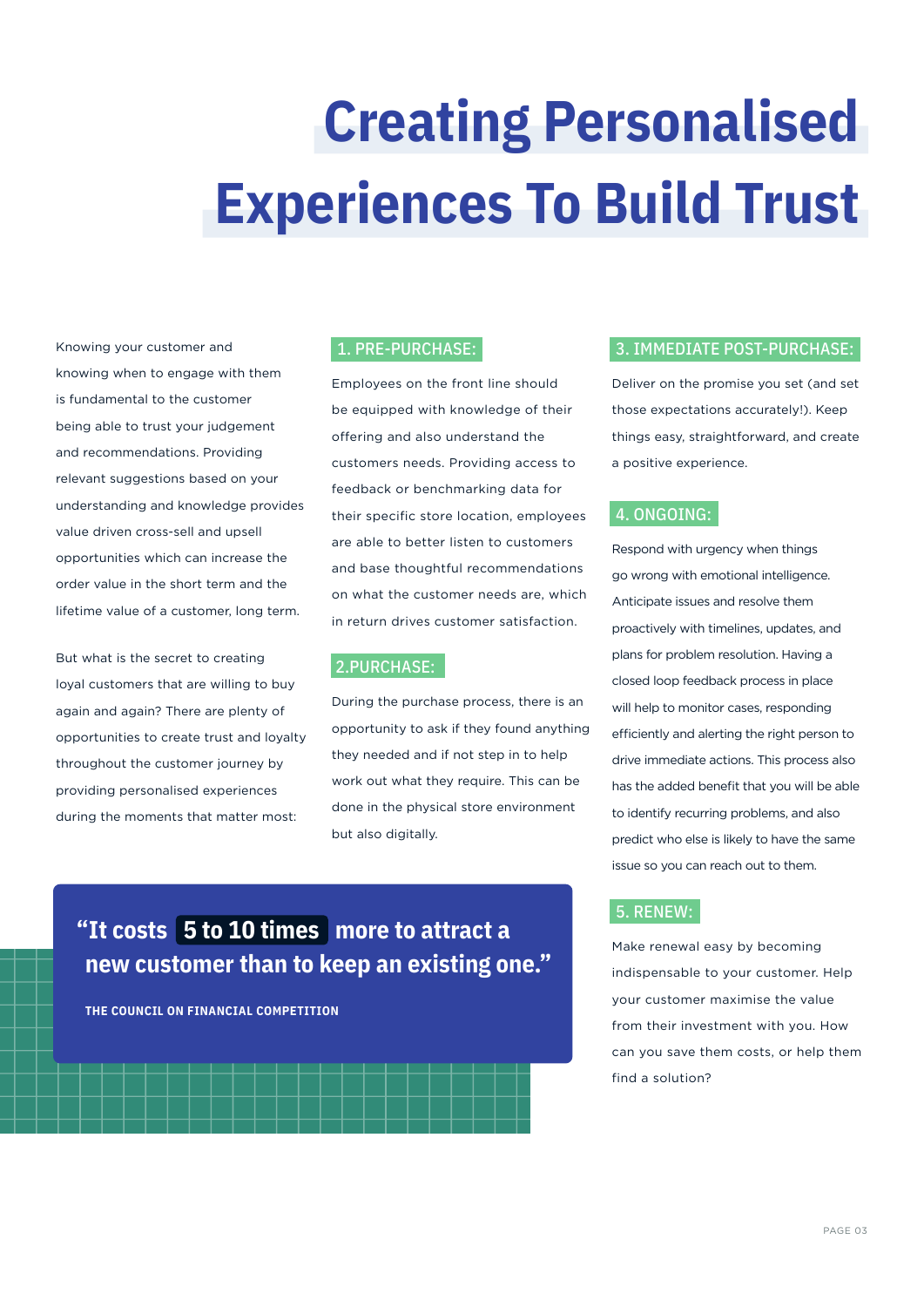# **Increasing Customer Value for Business Success**

Loyalty and trust leads to customers increasing their average order value. Customers who feel that a brand who really cares and knows what they are after will provide offerings which are of real value and relevance to them and will feel listened to and understood by the brand. Don't just take our word for it, hear what our clients are doing!

#### **CLIENT SPOTLIGHTS:**



to shop more frequently

percent of total sales\*

**"We discovered that when the customers develop into 'promoters' we see a factor X2 on growth compared to the average customers. If we can increase our customer loyalty by just 10%, it will generate significant additional turnover."**

**ANDERS NORMAN, DIRECTOR OF CUSTOMER EXPERIENCE, DSV**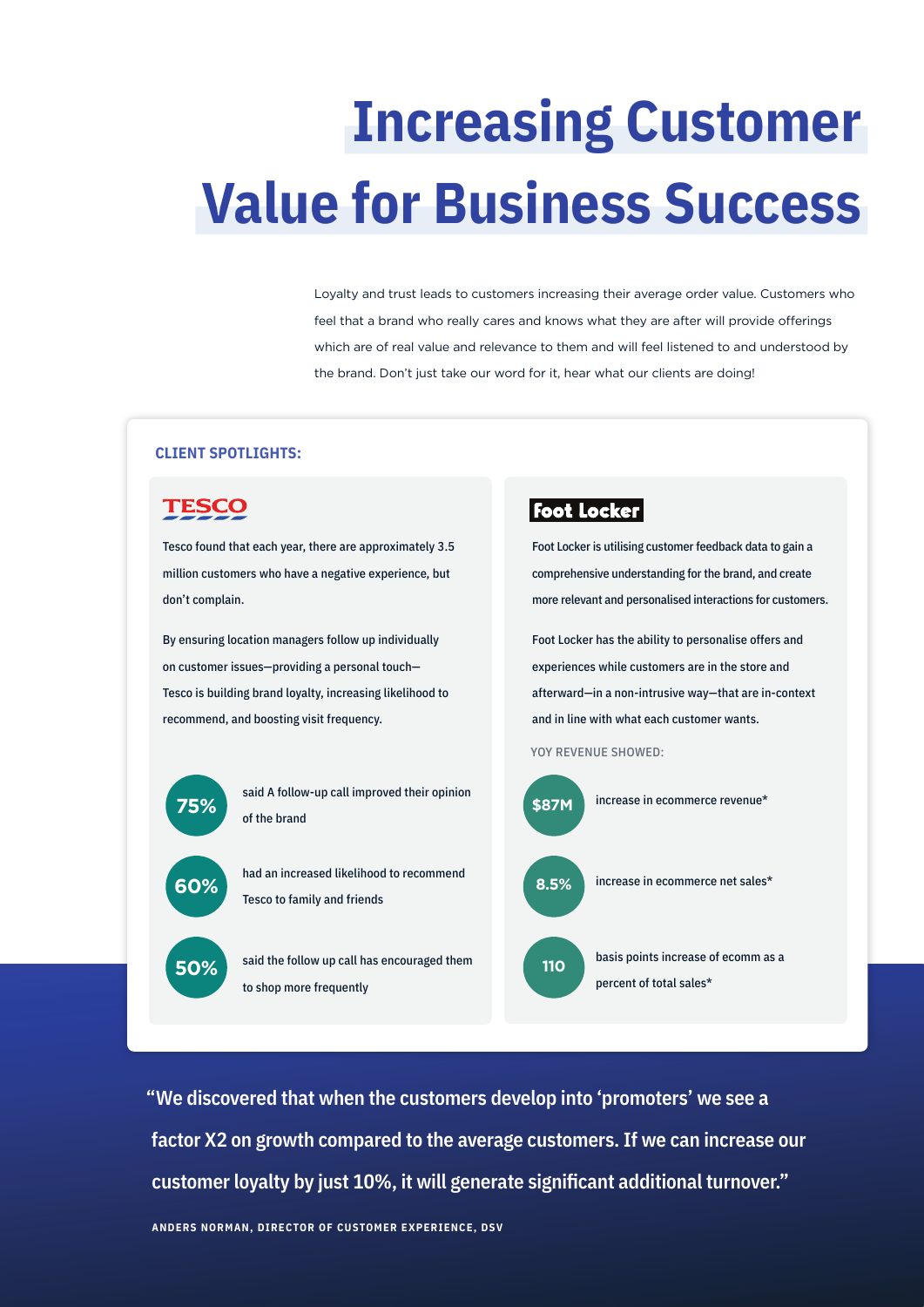# **Five Loyalty Principles**

By understanding the following principles, and putting them into practice at your organisation, you'll foster a culture of greater loyalty and engagement that will reward you with greater profits.

### **1 Help Consumers Solve a Problem**

When your cross-selling doesn't benefit your customer in any way, the buyer can see it as a bothersome (and obvious) money-making tactic. It is not simply keeping them happy, but instead it is to understand your customers and recommend new products that fit their profile.

# **2 Build Loyalty by Exceeding Expectations & Building Opportunities for Repeat Business**

Today's customers are quick to switch to the competition. Remember, your competitors are only a mouse click away. Be acutely responsive to customer questions, comments, and complaints (yeah, that's right, complaints.) Often, these are your MOST loyal customers. If you resolve a complaint quickly, you can actually GROW loyalty. Drive product development to offer more value for less cost and give your customers a chance to be loyal by offering products for repeat business.

# **3 Engage Your Customers by Reaching Out**

Engaged customers are more satisfied, more loyal, and more likely to promote your company than unengaged customers. They go out of their way to show their association with your company. An engaged customer also supports you during both good and bad times, because they believe that what you have to offer is superior to what your competitors have to offer. Engagement takes your customers beyond passive

loyalty to become active participants and promoters. Providing your customers with an open channel for communication and feedback engages your customers and strengthens your relationship with them. Engaged customers will want to give you more feedback - and you should be ready to analyse and react to it! Secondly, you can engage with your customers during the experience itself, proactively engaging with your customers in store or online to provide recommendations, or directly in a survey, routing them to a specific FAQ page or product guideline. All this translates into more engaged customers who will spend more money with you over time.

## **4 Satisfy Your Customers With Quality**

Without a dedication to quality you cannot upsell to your customers. Satisfaction is the difference between your customer expectations and your service delivery. Know your customers' expectations and be prepared to develop your product or service depending on what they want. Companies try all sorts of loyalty and sales gimmicks, yet ignore the fundamental business concept that business needs to be a balanced transaction: a customer expects value for the amount they pay.

### **5 Build Brand Advocates**

Brand advocates are a powerful assets to any organisation, they are a reputable source for creating positive content and referring new customers by leaving positive reviews, recommendations and sharing their positive experiences with their family and friends.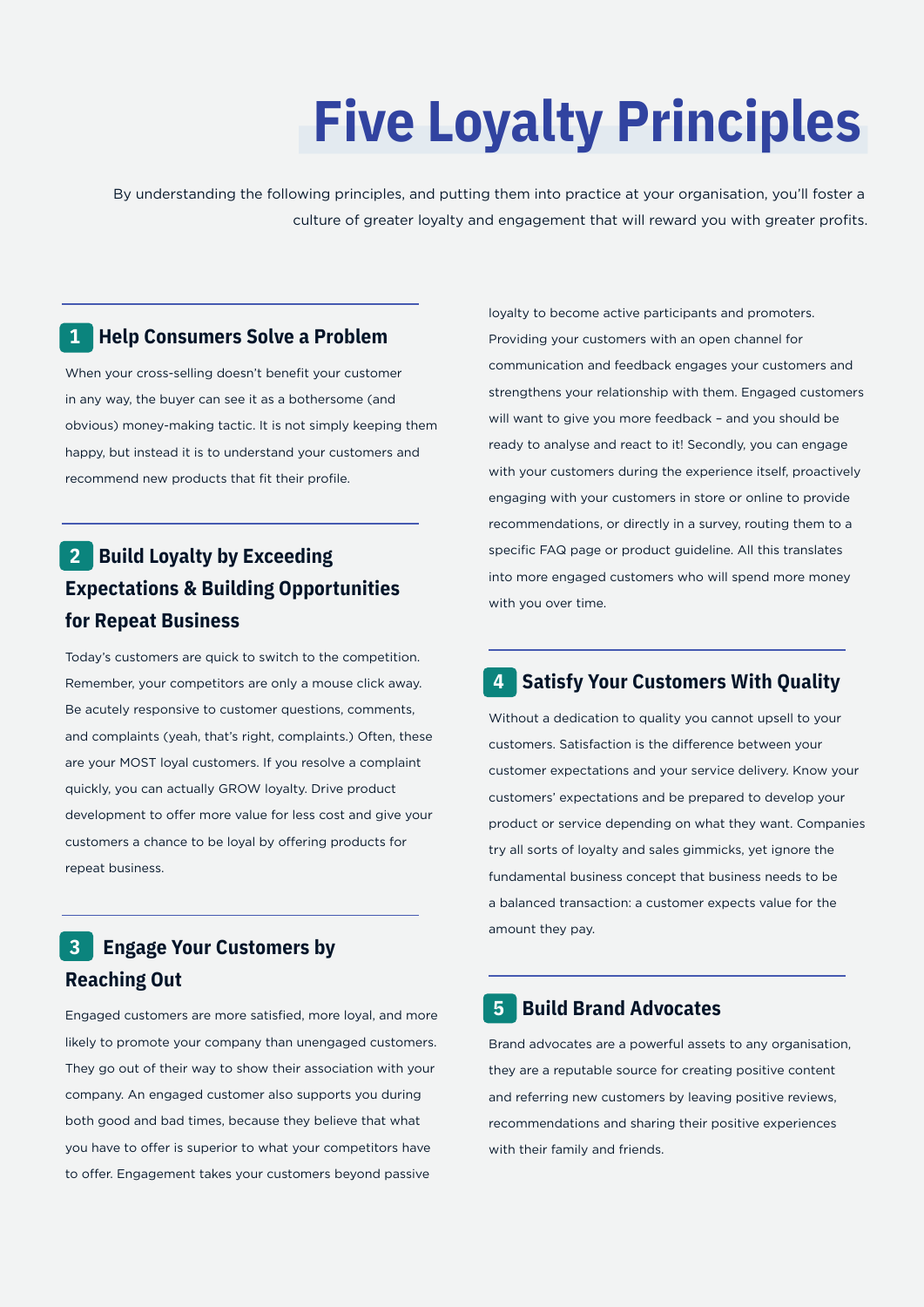# **Leverage Customer Data to Learn When to Cross-Sell and Upsell**

Your cross-selling strategy should take advantage of the data you have about your customers. Businesses all around the world are using customer relationship management (CRM) software, automated feedback tools, surveys, and other strategies to learn more about their buyers, what they buy, and what

**"Loyal and engaged customers are more likely to buy again, and buy more than before. Companies with improved engagement by 22% , drive up-sell revenue from 13% to 51%, and also increase order sizes from 5% to 85% - according to Constellation Research.**

### **JARRARD O'BRIEN**

Executive Director for Human-Centred Design at Commission on Excellence and Innovation in Health in South Australia

persuades them to buy more. By taking a look at your customer data you will be able to see what products they have purchased in the past, if they were happy or not and the reasoning behind their experience and predict what they will need in the future.

At InMoment, we help brands identify upsell and cross-sell opportunities. Starting with customer journey analytics and combining customer and employee data to uncover areas of opportunity to help create more loyal customers, increase customer satisfaction, and increase share of wallet. For more information on how we can help to grow your revenue via your CX and EX programmes, visit us www.inmoment.com